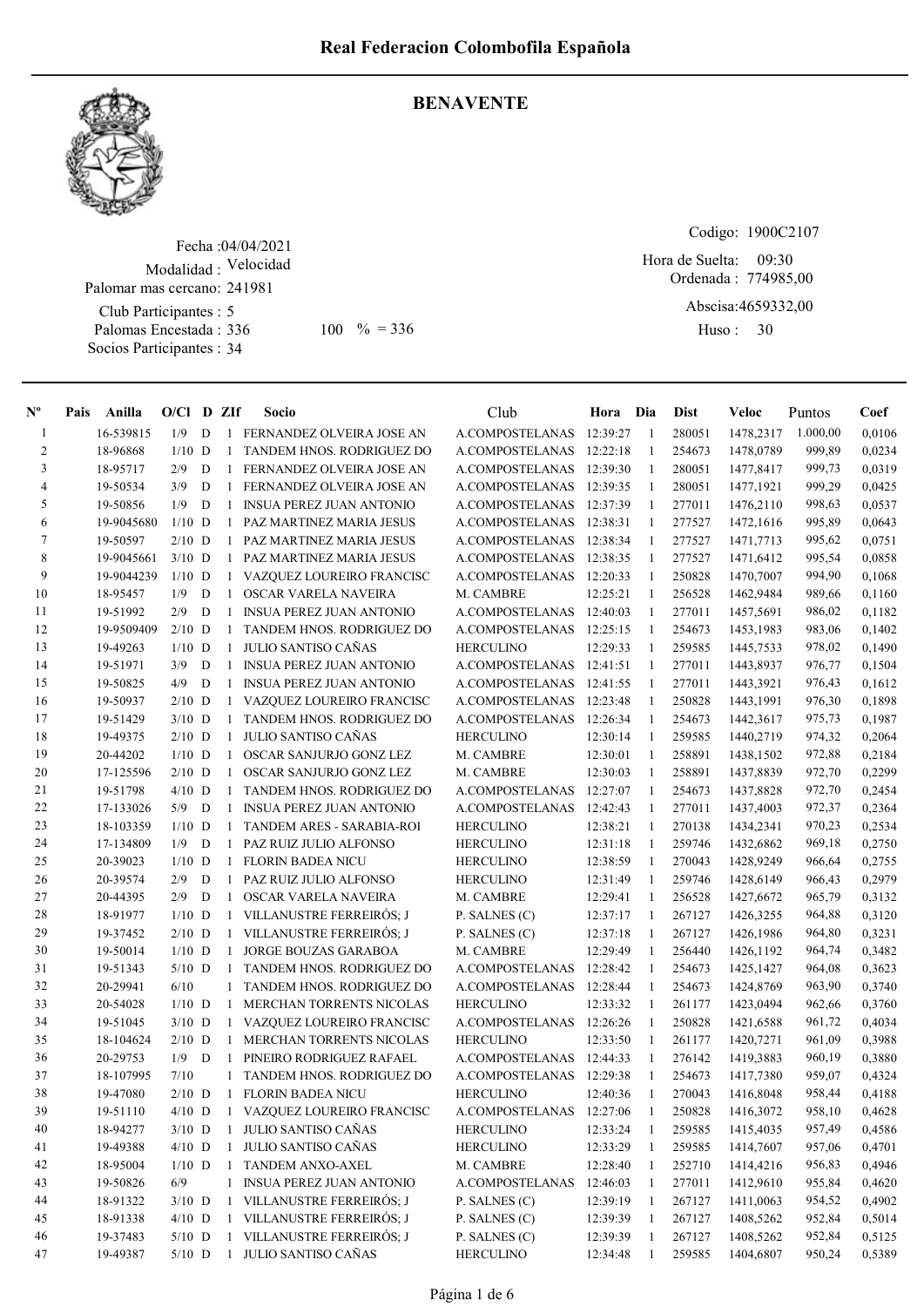| $\mathbf{N}^{\mathbf{o}}$ | Pais | Anilla     | $O/Cl$ D ZIf |   |                | Socio                                                      | Club                 | Hora     | Dia          | <b>Dist</b> | Veloc     | Puntos | Coef   |
|---------------------------|------|------------|--------------|---|----------------|------------------------------------------------------------|----------------------|----------|--------------|-------------|-----------|--------|--------|
| 48                        |      | 20-39854   | $2/10$ D     |   |                | 1 TANDEM ARES - SARABIA-ROI                                | <b>HERCULINO</b>     | 12:42:26 | -1           | 270138      | 1403,8005 | 949,64 | 0,5288 |
| 49                        |      | 18-94211   | $3/10$ D     |   | $\mathbf{1}$   | OSCAR SANJURJO GONZ LEZ                                    | M. CAMBRE            | 12:34:51 | 1            | 258891      | 1400,5464 | 947,44 | 0,5633 |
| 50                        |      | 19-48398   | $1/10$ D     |   | $\mathbf{1}$   | MANTEIGA PEREZ JAIME                                       | M. CAMBRE            | 12:23:12 | -1           | 241981      | 1397,1189 | 945,12 | 0,6150 |
| 51                        |      | 16-162811  | $1/10$ D     |   | $\mathbf{1}$   | MOSQUERA CAMPOS CARLOS JA                                  | M. CAMBRE            | 12:43:55 | -1           | 270835      | 1396,6566 | 944,81 | 0,5604 |
| 52                        |      | 19-50050   | $2/10$ D     |   | $\mathbf{1}$   | JORGE BOUZAS GARABOA                                       | M. CAMBRE            | 12:33:38 | -1           | 256440      | 1396,4785 | 944,69 | 0,6035 |
| 53                        |      | 20-29985   | 8/10         |   | $\mathbf{1}$   | TANDEM HNOS. RODRIGUEZ DO                                  | A.COMPOSTELANAS      | 12:32:30 | 1            | 254673      | 1395,4685 | 944,01 | 0,6194 |
| 54                        |      | 19-51104   | $5/10$ D     |   | 1              | VAZQUEZ LOUREIRO FRANCISC                                  | A.COMPOSTELANAS      | 12:29:55 | 1            | 250828      | 1394,1343 | 943,10 | 0,6407 |
| 55                        |      | 19-47056   | $3/10$ D     |   | 1              | <b>FLORIN BADEA NICU</b>                                   | <b>HERCULINO</b>     | 12:43:42 | 1            | 270043      | 1394,1301 | 943,10 | 0,6062 |
| 56                        |      | 20-44158   | $1/10$ D     |   | $\mathbf{1}$   | <b>JESUS OSCAR BUDIÑO PEREIR</b>                           | M. CAMBRE            | 12:31:14 | 1            | 252308      | 1392,1722 | 941,78 | 0,6606 |
| 57                        |      | 17-142153  | $4/10$ D     |   | 1              | PAZ MARTINEZ MARIA JESUS                                   | A.COMPOSTELANAS      | 12:49:45 | 1            | 277527      | 1389,3717 | 939,88 | 0,6113 |
| 58                        |      | 19-9120721 | 9/10         |   |                | TANDEM HNOS. RODRIGUEZ DO                                  | A.COMPOSTELANAS      | 12:33:34 | 1            | 254673      | 1387,3597 | 938,52 | 0,6778 |
| 59                        |      | 20-36838   | $3/10$ D     |   | 1              | TANDEM ARES - SARABIA-ROI                                  | <b>HERCULINO</b>     | 12:44:54 | 1            | 270138      | 1386,0339 | 937,62 | 0,6500 |
| 60                        |      | 14-140438  | 4/9          | D | $\mathbf{1}$   | FERNANDEZ OLVEIRA JOSE AN                                  | A.COMPOSTELANAS      | 12:52:09 | 1            | 280051      | 1385,3624 | 937,17 | 0,6376 |
| 61                        |      | 16-267668  | 5/9          | D | 1              | FERNANDEZ OLVEIRA JOSE AN                                  | A.COMPOSTELANAS      | 12:52:15 | $\mathbf{1}$ | 280051      | 1384,6774 | 936,71 | 0,6483 |
| 62                        |      | 19-48042   | 3/9          | D | $\mathbf{1}$   | PAZ RUIZ JULIO ALFONSO                                     | <b>HERCULINO</b>     | 12:37:37 | 1            | 259746      | 1384,4506 | 936,55 | 0,7104 |
|                           |      | 19-49439   | 1/9          | D | $\mathbf{1}$   | PEREZ MAGARIÑOS CARLOS                                     |                      | 12:50:53 | -1           | 277740      | 1382,5935 |        | 0,6751 |
| 63                        |      |            |              |   |                |                                                            | M. CAMBRE            |          |              |             |           | 935,30 |        |
| 64                        |      | 20-44516   | $2/10$ D     |   | $\mathbf{1}$   | <b>MANTEIGA PEREZ JAIME</b><br><b>JORGE BOUZAS GARABOA</b> | M. CAMBRE            | 12:25:05 | -1           | 241981      | 1382,0904 | 934,96 | 0,7872 |
| 65                        |      | 20-43217   | $3/10$ D     |   | $\mathbf{1}$   |                                                            | M. CAMBRE            | 12:35:37 | -1           | 256440      | 1381,5570 | 934,60 | 0,7544 |
| 66                        |      | 20-44074   | $1/10$ D     |   | 1              | TANDEM CARLOS E SABELA BU                                  | M. CAMBRE            | 12:34:37 | -1           | 254746      | 1379,8646 | 933,45 | 0,7711 |
| 67                        |      | 17-133304  | $5/10$ D     |   | 1              | PAZ MARTINEZ MARIA JESUS                                   | A.COMPOSTELANAS      | 12:51:23 | 1            | 277527      | 1378,1031 | 932,26 | 0,7185 |
| 68                        |      | 20-34215   | $1/10$ D     |   | $\mathbf{1}$   | <b>GUTIERREZ CASAS, OSCAR</b>                              | <b>MARIÑAS ALTAS</b> | 12:43:58 | 1            | 267002      | 1376,5355 | 931,20 | 0,7580 |
| 69                        |      | 19-49934   | $1/10$ D     |   |                | 1 ALONSO RODR; GUEZ JOSE MIG                               | M. CAMBRE            | 12:33:39 | 1            | 252710      | 1376,0414 | 930,86 | 0,8126 |
| 70                        |      | 20-44228   | $4/10$ D     |   |                | 1 OSCAR SANJURJO GONZ LEZ                                  | M. CAMBRE            | 12:38:11 | 1            | 258891      | 1375,7382 | 930,66 | 0,8047 |
| 71                        |      | 19-50064   | $1/10$ D     |   | $\mathbf{1}$   | ROGEL DAPARTE JOSÉ JULIO                                   | M. CAMBRE            | 12:36:01 | 1            | 255889      | 1375,6240 | 930,58 | 0,8258 |
| 72                        |      | 18-104090  | $2/10$ D     |   | $\mathbf{1}$   | ROGEL DAPARTE JOSÉ JULIO                                   | M. CAMBRE            | 12:36:03 | 1            | 255889      | 1375,3776 | 930,42 | 0,8374 |
| 73                        |      | 18-103971  | 4/9          | D | $\mathbf{1}$   | PAZ RUIZ JULIO ALFONSO                                     | <b>HERCULINO</b>     | 12:38:59 | -1           | 259746      | 1374,4387 | 929,78 | 0,8364 |
| 74                        |      | 20-39043   | $4/10$ D     |   | $\mathbf{1}$   | <b>FLORIN BADEA NICU</b>                                   | <b>HERCULINO</b>     | 12:46:34 | -1           | 270043      | 1373,7985 | 929,35 | 0,8156 |
| 75                        |      | 18-103218  | $1/10$ D     |   |                | 1 GONZALEZ IGLESIAS JULIO                                  | <b>HERCULINO</b>     | 12:35:47 | -1           | 255193      | 1373,6055 | 929,22 | 0,8747 |
| 76                        |      | 19-50857   | 7/9          |   | $\mathbf{1}$   | <b>INSUA PEREZ JUAN ANTONIO</b>                            | A.COMPOSTELANAS      | 12:52:02 | -1           | 277011      | 1371,1153 | 927,53 | 0,8165 |
| 77                        |      | 20-39097   | $1/10$ D     |   |                | 1 LIXIN HE                                                 | <b>HERCULINO</b>     | 12:54:29 | 1            | 280122      | 1369,9014 | 926,71 | 0,8181 |
| 78                        |      | 19-103333  | $4/10$ D     |   | $\mathbf{1}$   | TANDEM ARES - SARABIA-ROI                                  | <b>HERCULINO</b>     | 12:47:19 | $\mathbf{1}$ | 270138      | 1369,0582 | 926,14 | 0,8593 |
| 79                        |      | 20-39079   | $2/10$ D     |   | $\mathbf{1}$   | <b>LIXIN HE</b>                                            | <b>HERCULINO</b>     | 12:54:59 | 1            | 280122      | 1366,5599 | 924,45 | 0,8393 |
| 80                        |      | 20-44387   | 3/9          | D | $\mathbf{1}$   | OSCAR VARELA NAVEIRA                                       | M. CAMBRE            | 12:38:00 | 1            | 256528      | 1364,5106 | 923,06 | 0,9281 |
| 81                        |      | 20-39518   | $3/10$ D     |   | $\mathbf{1}$   | MERCHAN TORRENTS NICOLAS                                   | <b>HERCULINO</b>     | 12:41:26 | 1            | 261177      | 1364,3235 | 922,94 | 0,9230 |
| 82                        |      | 19-47841   | $1/10$ D     |   | $\mathbf{1}$   | DEL RIO AMBOAGE RUBEN                                      | <b>HERCULINO</b>     | 12:39:42 | 1            | 258650      | 1363,4686 | 922,36 | 0,9435 |
| 83                        |      | 20-39581   | $5/10$ D     |   | $\mathbf{1}$   | TANDEM ARES - SARABIA-ROI                                  | <b>HERCULINO</b>     | 12:48:09 | 1            | 270138      | 1363,3005 | 922,25 | 0,9144 |
| 84                        |      | 18-8165367 | 6/10         |   | $\mathbf{1}$   | PAZ MARTINEZ MARIA JESUS                                   | A.COMPOSTELANAS      | 12:53:54 | 1            | 277527      | 1361,0937 | 920,75 | 0,9008 |
| 85                        |      | 19-47775   | $1/10$ D     |   | $\overline{1}$ | PAÑOS SERVIA RICARDO                                       | <b>HERCULINO</b>     | 12:42:46 | 1            | 262289      | 1360,6554 | 920,46 | 0,9645 |
| 86                        |      | 20-44322   | 4/9          | D | $\mathbf{1}$   | OSCAR VARELA NAVEIRA                                       | M. CAMBRE            | 12:38:32 | 1            | 256528      | 1360,6506 | 920,45 | 0,9978 |
| 87                        |      | 19-47299   | $1/9$ D      |   | $\mathbf{1}$   | <b>GONZALEZ PALOMO FRANCISCO</b>                           | <b>HERCULINO</b>     | 12:40:28 | 1            | 259113      | 1360,4113 | 920,29 | 0,9993 |
| 88                        |      | 19-9044274 | 6/10         |   |                | 1 VAZQUEZ LOUREIRO FRANCISC                                | A.COMPOSTELANAS      | 12:34:31 | -1           | 250828      | 1359,3786 | 919,59 | 1,0442 |
| 89                        |      | 19-50820   | 8/9          |   | $\mathbf{1}$   | <b>INSUA PEREZ JUAN ANTONIO</b>                            | A.COMPOSTELANAS      | 12:53:50 | -1           | 277011      | 1359,0074 | 919,34 | 0,9562 |
| 90                        |      | 19-49739   | $2/10$ D     |   | $\mathbf{1}$   | MOSQUERA CAMPOS CARLOS JA                                  | M. CAMBRE            | 12:49:20 | -1           | 270835      | 1358,7040 | 919,14 | 0,9890 |
| 91                        |      | 18-104142  | $2/10$ D     |   | 1              | DEL RIO AMBOAGE RUBEN                                      | <b>HERCULINO</b>     | 12:40:30 | 1            | 258650      | 1357,7428 | 918,49 | 1,0471 |
| 92                        |      | 19-48441   | $1/6$ D      |   | 1              | DIEGO VARELA CORDERO                                       | M. CAMBRE            | 12:41:42 | 1            | 259614      | 1354,2723 | 916,14 | 1,0547 |
| 93                        |      | 18-94207   | $5/10$ D     |   |                | 1 OSCAR SANJURJO GONZ LEZ                                  | M. CAMBRE            | 12:41:25 | 1            | 258891      | 1352,4998 | 914,94 | 1,0691 |
| 94                        |      | 19-47940   | $1/10$ D     |   |                | 1 FERNANDEZ MALLO MANUEL AD                                | <b>HERCULINO</b>     | 12:40:45 | 1            | 257717      | 1351,0721 | 913,97 | 1,0855 |
| 95                        |      | 20-39786   | $2/10$ D     |   |                | 1 FERNANDEZ MALLO MANUEL AD                                | <b>HERCULINO</b>     | 12:41:00 | 1            | 257717      | 1349,3037 | 912,78 | 1,0971 |
| 96                        |      | 19-50913   | 7/10         |   |                | 1 VAZQUEZ LOUREIRO FRANCISC                                | A.COMPOSTELANAS      | 12:35:59 | 1            | 250828      | 1348,6585 | 912,34 | 1,1391 |
| 97                        |      | 20-38994   | $5/10$ D     |   | 1              | <b>FLORIN BADEA NICU</b>                                   | <b>HERCULINO</b>     | 12:50:15 | 1            | 270043      | 1348,5293 | 912,25 | 1,0691 |
| 98                        |      | 19-49684   | $3/10$ D     |   | $\mathbf{1}$   | MOSQUERA CAMPOS CARLOS JA                                  | M. CAMBRE            | 12:51:25 | 1            | 270835      | 1344,6504 | 909,63 | 1,0769 |
| 99                        |      | 20-39692   | $4/10$ D     |   | $\mathbf{1}$   | MERCHAN TORRENTS NICOLAS                                   | <b>HERCULINO</b>     | 12:44:17 | -1           | 261177      | 1344,3099 | 909,40 | 1,1281 |
| 100                       |      | 18-94903   | $4/10$ D     |   | $\mathbf{1}$   | JORGE BOUZAS GARABOA                                       | M. CAMBRE            | 12:40:49 | -1           | 256440      | 1343,9078 | 909,13 | 1,1606 |
| 101                       |      | 20-44198   | $2/10$ D     |   |                | 1 JESUS OSCAR BUDIÑO PEREIR                                | M. CAMBRE            | 12:37:55 | -1           | 252308      | 1342,6590 | 908,28 | 1,1914 |
| 102                       |      | 20-29762   | $2/9$ D      |   | 1              | PINEIRO RODRIGUEZ RAFAEL                                   | A.COMPOSTELANAS      | 12:55:49 | -1           | 276142      | 1341,6892 | 907,63 | 1,0993 |
| 103                       |      | 19-49365   | 6/10         |   | $\mathbf{1}$   | JULIO SANTISO CAÑAS                                        | <b>HERCULINO</b>     | 12:43:43 | 1            | 259585      | 1340,0241 | 906,50 | 1,1809 |
| 104                       |      | 19-46991   | $2/10$ D     |   | $\mathbf{1}$   | <b>GONZALEZ IGLESIAS JULIO</b>                             | <b>HERCULINO</b>     | 12:40:40 | 1            | 255193      | 1338,4248 | 905,42 | 1,2129 |
| 105                       |      | 20-39061   | $3/10$ D     |   |                | 1 LIXIN HE                                                 | <b>HERCULINO</b>     | 12:59:41 | 1            | 280122      | 1335,9288 | 903,73 | 1,1156 |
| 106                       |      | 20-39062   | $4/10$ D     |   |                | 1 LIXIN HE                                                 | <b>HERCULINO</b>     | 12:59:45 | -1           | 280122      | 1335,5042 | 903,44 | 1,1262 |
| 107                       |      | 19-50899   | 9/9          |   |                | 1 INSUA PEREZ JUAN ANTONIO                                 | A.COMPOSTELANAS      | 12:57:26 | -1           | 277011      | 1335,4218 | 903,39 | 1,1496 |
| 108                       |      | 19-50560   | 7/10         |   |                | 1 PAZ MARTINEZ MARIA JESUS                                 | A.COMPOSTELANAS      | 12:57:54 | 1            | 277527      | 1334,9062 | 903,04 | 1,1582 |
| 109                       |      | 20-39191   | $5/10$ D     |   |                | 1 LIXIN HE                                                 | <b>HERCULINO</b>     | 13:00:06 | 1            | 280122      | 1333,2794 | 901,94 | 1,1581 |
| 110                       |      | 19-37755   | 6/10         |   |                | 1 VILLANUSTRE FERREIRÓS; J                                 | P. SALNES (C)        | 12:50:41 | 1            | 267127      | 1331,0871 | 900,45 | 1,2256 |
| 111                       |      | 19-47286   | $6/10$       |   |                | 1 TANDEM ARES - SARABIA-ROI                                | <b>HERCULINO</b>     | 12:53:04 | 1            | 270138      | 1330,2922 | 899,92 | 1,2229 |
| 112                       |      | 19-41165   | $1/10$ D     |   |                | 1 PITA PÉREZ, ALBERTO                                      | MARIÑAS ALTAS        | 12:51:07 | -1           | 266551      | 1325,3551 | 896,58 | 1,2505 |
| 113                       |      | 19-54139   | $3/10$ D     |   |                | 1 FERNANDEZ MALLO MANUEL AD                                | <b>HERCULINO</b>     | 12:45:08 | -1           | 257717      | 1320,7226 | 893,44 | 1,3050 |
| 114                       |      | 17-134799  | $5/9$ D      |   |                | 1 PAZ RUIZ JULIO ALFONSO                                   | <b>HERCULINO</b>     | 12:46:43 | 1            | 259746      | 1320,4067 | 893,23 | 1,3062 |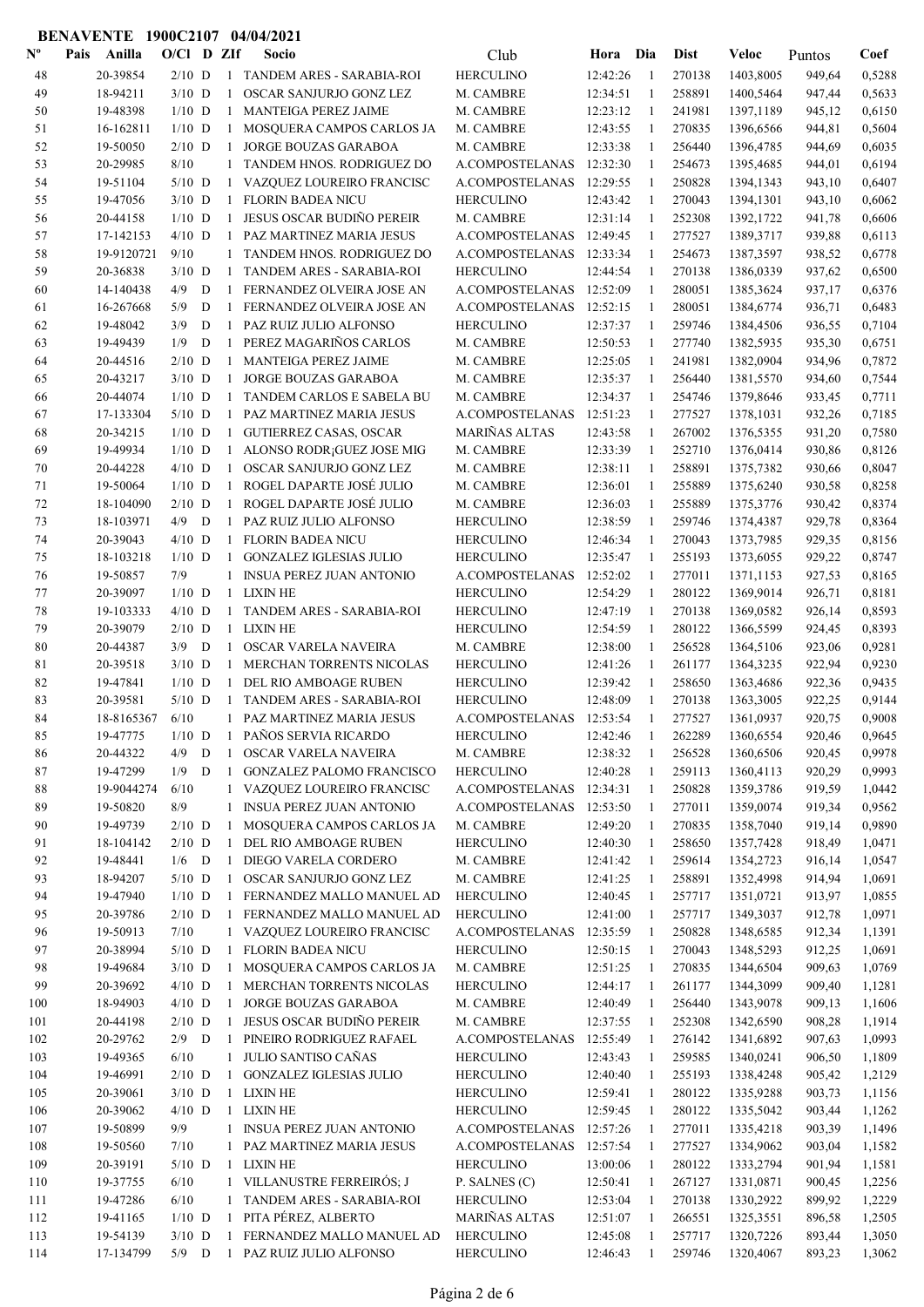| $\mathbf{N}^{\mathbf{o}}$ | Pais | Anilla     | $O/C1$ D ZIf |             |              | Socio                                                         | Club                 | Hora     | Dia          | <b>Dist</b> | Veloc                  | Puntos           | Coef   |
|---------------------------|------|------------|--------------|-------------|--------------|---------------------------------------------------------------|----------------------|----------|--------------|-------------|------------------------|------------------|--------|
| 115                       |      | 18-95265   | 2/9          | D           |              | 1 PEREZ MAGARIÑOS CARLOS                                      | M. CAMBRE            | 13:00:25 | -1           | 277740      | 1319,9525              | 892,92           | 1,2323 |
| 116                       |      | 20-44406   | $1/10$ D     |             | 1            | <b>GARCIA MATO, JESUS</b>                                     | M. CAMBRE            | 12:44:17 | 1            | 256203      | 1318,7081              | 892,08           | 1,3475 |
| 117                       |      | 20-44110   | $3/10$ D     |             | 1            | <b>JESUS OSCAR BUDIÑO PEREIR</b>                              | M. CAMBRE            | 12:41:25 | 1            | 252308      | 1318,1088              | 891,67           | 1,3801 |
| 118                       |      | 19-46968   | $3/10$ D     |             | 1            | <b>GONZALEZ IGLESIAS JULIO</b>                                | <b>HERCULINO</b>     | 12:43:58 | -1           | 255193      | 1315,6539              | 890,01           | 1,3762 |
| 119                       |      | 20-34204   | $2/10$ D     |             | 1            | <b>GUTIERREZ CASAS, OSCAR</b>                                 | MARIÑAS ALTAS        | 12:52:57 | -1           | 267002      | 1315,6048              | 889,98           | 1,3265 |
| 120                       |      | 17-259827  | $4/10$ D     |             | $\mathbf{1}$ | MOSQUERA CAMPOS CARLOS JA                                     | M. CAMBRE            | 12:55:53 | 1            | 270835      | 1315,4780              | 889,89           | 1,3187 |
| 121                       |      | 19-46969   | $4/10$ D     |             | 1            | <b>GONZALEZ IGLESIAS JULIO</b>                                | <b>HERCULINO</b>     | 12:44:10 | -1           | 255193      | 1314,2987              | 889,10           | 1,4112 |
| 122                       |      | 20-38985   | 6/10         |             | 1            | <b>FLORIN BADEA NICU</b>                                      | <b>HERCULINO</b>     | 12:55:57 | 1            | 270043      | 1311,2066              | 887,01           | 1,3446 |
| 123                       |      | 18-103973  | 6/9          |             | 1            | PAZ RUIZ JULIO ALFONSO                                        | <b>HERCULINO</b>     | 12:48:09 | 1            | 259746      | 1310,8554              | 886,77           | 1,4093 |
| 124                       |      | 19-9285213 | $2/10$ D     |             | 1            | ALONSO RODR; GUEZ JOSE MIG                                    | M. CAMBRE            | 12:43:04 | 1            | 252710      | 1308,9261              | 885,46           | 1,4604 |
| 125                       |      | 19-4845    | 7/10         |             | 1            | TANDEM ARES - SARABIA-ROI                                     | <b>HERCULINO</b>     | 12:56:24 | 1            | 270138      | 1308,8081              | 885,38           | 1,3772 |
| 126                       |      | 18-103691  | $3/10$ D     |             | 1            | ROGEL DAPARTE JOSÉ JULIO                                      | M. CAMBRE            | 12:45:37 | 1            | 255889      | 1308,1145              | 884,91           | 1,4655 |
| 127                       |      | 20-29287   | 8/10         |             | 1            | VAZQUEZ LOUREIRO FRANCISC                                     | A.COMPOSTELANAS      | 12:41:56 | 1            | 250828      | 1306,8496              | 884,06           | 1,5069 |
| 128                       |      | 19-48116   | 2/9          | D           | -1           |                                                               | <b>HERCULINO</b>     | 12:48:19 | $\mathbf{1}$ | 259113      |                        |                  | 1,4702 |
| 129                       |      | 14-146334  | $5/10$ D     |             | 1            | <b>GONZALEZ PALOMO FRANCISCO</b><br>MOSQUERA CAMPOS CARLOS JA | M. CAMBRE            | 12:57:58 | 1            | 270835      | 1306,5619<br>1302,3000 | 883,86<br>880,98 | 1,4176 |
|                           |      | 18-94672   |              |             |              |                                                               |                      |          | -1           | 241981      | 1301,6729              |                  | 1,5989 |
| 130                       |      |            | $3/10$ D     |             | -1           | <b>MANTEIGA PEREZ JAIME</b>                                   | M. CAMBRE            | 12:35:54 |              |             |                        | 880,56           |        |
| 131                       |      | 20-39193   | 6/10         |             | $\mathbf{1}$ | <b>LIXIN HE</b>                                               | <b>HERCULINO</b>     | 13:05:15 | -1           | 280122      | 1301,3798              | 880,36           | 1,3918 |
| 132                       |      | 20-44531   | $4/10$ D     |             | $\mathbf{1}$ | MANTEIGA PEREZ JAIME                                          | M. CAMBRE            | 12:35:57 | 1            | 241981      | 1301,3229              | 880,32           | 1,6235 |
| 133                       |      | 18-95262   | $3/9$ D      |             | 1            | PEREZ MAGARIÑOS CARLOS                                        | M. CAMBRE            | 13:03:36 | -1           | 277740      | 1300,2809              | 879,61           | 1,4252 |
| 134                       |      | 19-48432   | $5/10$ D     |             | 1            | MANTEIGA PEREZ JAIME                                          | M. CAMBRE            | 12:36:10 | 1            | 241981      | 1299,8084              | 879,29           | 1,6481 |
| 135                       |      | 19-48039   | $4/10$ D     |             | 1            | FERNANDEZ MALLO MANUEL AD                                     | <b>HERCULINO</b>     | 12:48:24 | 1            | 257717      | 1298,9768              | 878,73           | 1,5590 |
| 136                       |      | 19-47820   | $2/10$ D     |             | 1            | PAÑOS SERVIA RICARDO                                          | <b>HERCULINO</b>     | 12:52:09 | 1            | 262289      | 1297,4969              | 877,73           | 1,5432 |
| 137                       |      | 20-44224   | 6/10         |             | $\mathbf{1}$ | OSCAR SANJURJO GONZ LEZ                                       | M. CAMBRE            | 12:49:39 | 1            | 258891      | 1296,7243              | 877,21           | 1,5749 |
| 138                       |      | 18-104000  | 7/9          |             | $\mathbf{1}$ | PAZ RUIZ JULIO ALFONSO                                        | <b>HERCULINO</b>     | 12:50:24 | 1            | 259746      | 1296,1377              | 876,81           | 1,5812 |
| 139                       |      | 19-47810   | $3/10$ D     |             | 1            | PAÑOS SERVIA RICARDO                                          | <b>HERCULINO</b>     | 12:52:29 | 1            | 262289      | 1295,3609              | 876,29           | 1,5772 |
| 140                       |      | 20-39019   | 7/10         |             | 1            | <b>FLORIN BADEA NICU</b>                                      | <b>HERCULINO</b>     | 12:58:32 | -1           | 270043      | 1294,9632              | 876,02           | 1,5430 |
| 141                       |      | 20-43943   | $2/10$ D     |             | -1           | TANDEM ANXO-AXEL                                              | M. CAMBRE            | 12:45:21 | 1            | 252710      | 1293,6268              | 875,11           | 1,6606 |
| 142                       |      | 20-43974   | $3/10$ D     |             | -1           | TANDEM ANXO-AXEL                                              | M. CAMBRE            | 12:45:23 | -1           | 252710      | 1293,4061              | 874,96           | 1,6723 |
| 143                       |      | 19-48472   | 2/6          | D           | $\mathbf{1}$ | DIEGO VARELA CORDERO                                          | M. CAMBRE            | 12:50:56 | -1           | 259614      | 1292,0405              | 874,04           | 1,6393 |
| 144                       |      | 19-47846   | $3/10$ D     |             | $\mathbf{1}$ | DEL RIO AMBOAGE RUBEN                                         | <b>HERCULINO</b>     | 12:50:19 | -1           | 258650      | 1291,2056              | 873,47           | 1,6570 |
| 145                       |      | 18-268824  | 8/10         |             | 1            | PAZ MARTINEZ MARIA JESUS                                      | A.COMPOSTELANAS      | 13:05:09 | 1            | 277527      | 1289,9233              | 872,61           | 1,5550 |
| 146                       |      | 19-9044258 | 9/10         |             | 1            | VAZQUEZ LOUREIRO FRANCISC                                     | A.COMPOSTELANAS      | 12:44:40 | 1            | 250828      | 1288,5000              | 871,64           | 1,7324 |
| 147                       |      | 20-39067   | 7/10         |             | 1            | <b>LIXIN HE</b>                                               | <b>HERCULINO</b>     | 13:07:40 | 1            | 280122      | 1286,9311              | 870,58           | 1,5618 |
| 148                       |      | 18-104116  | $4/10$ D     |             | 1            | ROGEL DAPARTE JOSÉ JULIO                                      | M. CAMBRE            | 12:49:01 | 1            | 255889      | 1285,7667              | 869,80           | 1,7214 |
| 149                       |      | 18-103784  | 3/9          | D           | $\mathbf{1}$ | <b>GONZALEZ PALOMO FRANCISCO</b>                              | <b>HERCULINO</b>     | 12:51:57 | 1            | 259113      | 1283,0552              | 867,96           | 1,7114 |
| 150                       |      | 19-46919   | $5/10$ D     |             | $\mathbf{1}$ | <b>GONZALEZ IGLESIAS JULIO</b>                                | <b>HERCULINO</b>     | 12:49:45 | 1            | 255193      | 1277,5620              | 864,25           | 1,7494 |
| 151                       |      | 19-47882   | $4/10$ D     |             | $\mathbf{1}$ | DEL RIO AMBOAGE RUBEN                                         | <b>HERCULINO</b>     | 12:52:33 | 1            | 258650      | 1276,9686              | 863,84           | 1,7375 |
| 152                       |      | 18-103162  | 8/10         |             | 1            | <b>LIXIN HE</b>                                               | <b>HERCULINO</b>     | 13:09:49 | 1            | 280122      | 1274,3438              | 862,07           | 1,6149 |
| 153                       |      | 20-44607   | 4/9          | $\mathbf D$ | 1            | PEREZ MAGARIÑOS CARLOS                                        | M. CAMBRE            | 13:08:12 | 1            | 277740      | 1272,8689              | 861,07           | 1,6395 |
| 154                       |      | 19-49863   | 5/9          | D           | 1            | PEREZ MAGARIÑOS CARLOS                                        | M. CAMBRE            | 13:08:21 | 1            | 277740      | 1271,9945              | 860,48           | 1,6502 |
| 155                       |      | 19-47149   | 4/9          | D           | 1            | <b>GONZALEZ PALOMO FRANCISCO</b>                              | <b>HERCULINO</b>     | 12:54:22 | -1           | 259113      | 1267,8829              | 857,70           | 1,7803 |
| 156                       |      | 20-44261   | $7/10$       |             | $\mathbf{1}$ | OSCAR SANJURJO GONZ LEZ                                       | M. CAMBRE            | 12:54:38 | $\mathbf{1}$ | 258891      | 1265,1458              | 855,85           | 1,7934 |
| 157                       |      | 20-46242   | $3/10$ D     |             | $\mathbf{1}$ | <b>GUTIERREZ CASAS, OSCAR</b>                                 | MARIÑAS ALTAS        | 13:01:58 | $\mathbf{1}$ | 267002      | 1259,6415              | 852,12           | 1,7500 |
| 158                       |      | 19-41297   | $4/10$ D     |             | $\mathbf{1}$ | <b>GUTIERREZ CASAS, OSCAR</b>                                 | <b>MARIÑAS ALTAS</b> | 13:02:33 | 1            | 267002      | 1256,1844              | 849,78           | 1,7612 |
| 159                       |      | 18-95699   | 9/10         |             | 1            | PAZ MARTINEZ MARIA JESUS                                      | A.COMPOSTELANAS      | 13:10:59 | 1            | 277527      | 1255,8730              | 849,57           | 1,7051 |
| 160                       |      | 19-47798   | $4/10$ D     |             | 1            | PAÑOS SERVIA RICARDO                                          | <b>HERCULINO</b>     | 12:59:02 | 1            | 262289      | 1254,7712              | 848,83           | 1,8155 |
| 161                       |      | 19-47765   | $5/10$ D     |             | $\mathbf{1}$ | PAÑOS SERVIA RICARDO                                          | <b>HERCULINO</b>     | 12:59:13 | 1            | 262289      | 1253,6716              | 848,08           | 1,8269 |
| 162                       |      | 20-44072   | $2/10$ D     |             |              | 1 TANDEM CARLOS E SABELA BU                                   | M. CAMBRE            | 12:54:22 | 1            | 254746      | 1246,5144              | 843,24           | 1,8926 |
| 163                       |      | 20-43964   | $4/10$ D     |             | 1            | TANDEM ANXO-AXEL                                              | M. CAMBRE            | 12:52:46 | 1            | 252710      | 1246,3094              | 843,10           | 1,9197 |
| 164                       |      | 20-44594   | 6/10         |             | 1            | MOSQUERA CAMPOS CARLOS JA                                     | M. CAMBRE            | 13:07:30 | 1            | 270835      | 1245,2184              | 842,36           | 1,8022 |
| 165                       |      | 18-94802   | $3/6$ D      |             | -1           | DIEGO VARELA CORDERO                                          | M. CAMBRE            | 12:59:08 | 1            | 259614      | 1241,3803              | 839,77           | 1,8915 |
| 166                       |      | 20-39080   | 9/10         |             | $\mathbf{1}$ | <b>LIXIN HE</b>                                               | <b>HERCULINO</b>     | 13:15:48 | -1           | 280122      | 1240,5757              | 839,22           | 1,7637 |
| 167                       |      | 18-94450   | 7/10         |             | 1            | JULIO SANTISO CAÑAS                                           | <b>HERCULINO</b>     | 12:59:17 | -1           | 259585      | 1240,3520              | 839,07           | 1,9147 |
| 168                       |      | 20-44444   | $2/10$ D     |             | $\mathbf{1}$ | <b>GARCIA MATO, JESUS</b>                                     | M. CAMBRE            | 12:56:37 | -1           | 256203      | 1239,9919              | 838,83           | 1,9516 |
| 169                       |      | 20-34083   | $5/10$ D     |             | -1           | <b>GUTIERREZ CASAS, OSCAR</b>                                 | MARIÑAS ALTAS        | 13:05:43 | $\mathbf{1}$ | 267002      | 1237,7440              | 837,31           | 1,8838 |
| 170                       |      | 20-39625   | 8/10         |             | 1            | TANDEM ARES - SARABIA-ROI                                     | <b>HERCULINO</b>     | 13:08:21 | 1            | 270138      | 1237,1788              | 836,93           | 1,8729 |
| 171                       |      | 20-46207   | 6/10         |             | 1            | <b>GUTIERREZ CASAS, OSCAR</b>                                 | MARIÑAS ALTAS        | 13:05:52 | 1            | 267002      | 1236,8839              | 836,73           | 1,9061 |
| 172                       |      | 19-49995   | $5/10$ D     |             | -1           | JORGE BOUZAS GARABOA                                          | M. CAMBRE            | 12:57:20 | 1            | 256440      | 1236,8489              | 836,70           | 1,9962 |
| 173                       |      | 18-268815  | 6/9          |             | 1            | FERNANDEZ OLVEIRA JOSE AN                                     | A.COMPOSTELANAS      | 13:16:59 | 1            | 280051      | 1233,7954              | 834,64           | 1,8385 |
| 174                       |      | 19-41150   | $2/10$ D     |             | 1            | PITA PÉREZ, ALBERTO                                           | <b>MARIÑAS ALTAS</b> | 13:06:06 | 1            | 266551      | 1233,4614              | 834,41           | 1,9428 |
| 175                       |      | 20-44413   | $3/10$ D     |             | $\mathbf{1}$ | <b>GARCIA MATO, JESUS</b>                                     | M. CAMBRE            | 12:58:39 | 1            | 256203      | 1227,9080              | 830,65           | 2,0329 |
| 176                       |      | 19-41139   | $3/10$ D     |             | $\mathbf{1}$ | PITA PÉREZ, ALBERTO                                           | <b>MARIÑAS ALTAS</b> | 13:07:05 | 1            | 266551      | 1227,8741              | 830,63           | 1,9651 |
| 177                       |      | 19-49890   | $3/10$ D     |             | 1            | ALONSO RODR <sub>i</sub> GUEZ JOSE MIG                        | M. CAMBRE            | 12:55:49 | 1            | 252710      | 1227,8403              | 830,61           | 2,0845 |
| 178                       |      | 18-104169  | $5/10$ D     |             | -1           | DEL RIO AMBOAGE RUBEN                                         | <b>HERCULINO</b>     | 13:00:46 | 1            | 258650      | 1227,1865              | 830,17           | 2,0482 |
| 179                       |      | 19-47865   | 6/10         |             | 1            | DEL RIO AMBOAGE RUBEN                                         | <b>HERCULINO</b>     | 13:01:17 | -1           | 258650      | 1224,1855              | 828,14           | 2,0597 |
| 180                       |      | 18-103610  | $5/10$ D     |             | 1            | ROGEL DAPARTE JOSÉ JULIO                                      | M. CAMBRE            | 12:59:03 | $\mathbf{1}$ | 255889      | 1224,0564              | 828,05           | 2,0935 |
| 181                       |      | 19-54095   | 8/10         |             |              | 1 FLORIN BADEA NICU                                           | <b>HERCULINO</b>     | 13:10:52 | -1           | 270043      | 1222,6517              | 827,10           | 1,9948 |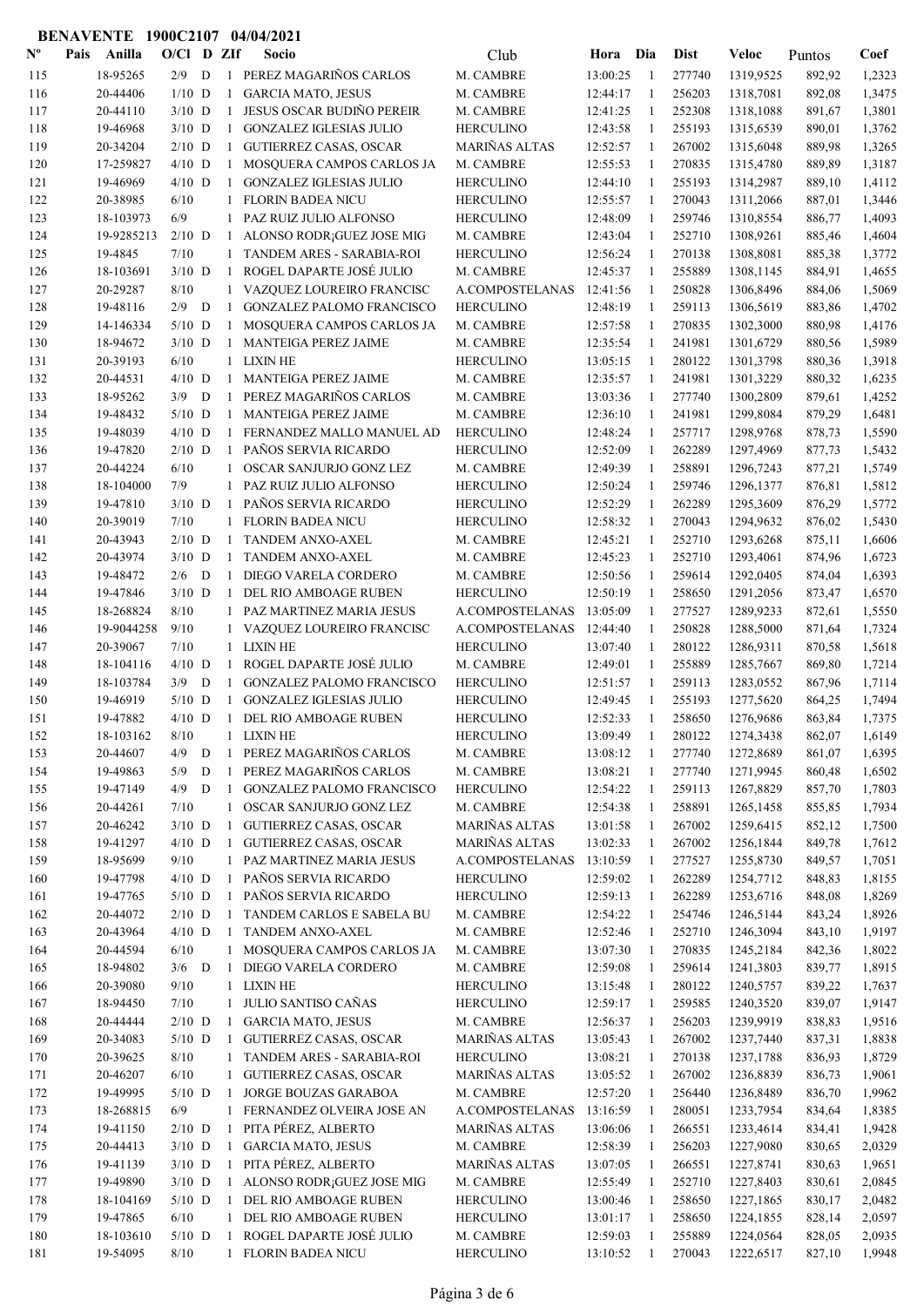| $\mathbf{N}^{\mathbf{o}}$ | Pais | Anilla    | $O/C1$ D ZIf |             |              | Socio                            | Club                 | Hora Dia |              | <b>Dist</b> | Veloc     | Puntos | Coef   |
|---------------------------|------|-----------|--------------|-------------|--------------|----------------------------------|----------------------|----------|--------------|-------------|-----------|--------|--------|
| 182                       |      | 19-49893  | $4/10$ D     |             |              | 1 ALONSO RODR; GUEZ JOSE MIG     | M. CAMBRE            | 12:56:50 | -1           | 252710      | 1221,8050 | 826,53 | 2,1434 |
| 183                       |      | 19-49698  | 7/10         |             | 1            | MOSQUERA CAMPOS CARLOS JA        | M. CAMBRE            | 13:11:47 | 1            | 270835      | 1221,1693 | 826,10 | 2,0110 |
| 184                       |      | 19-49218  | $4/10$ D     |             | $\mathbf{1}$ | <b>GARCIA MATO, JESUS</b>        | M. CAMBRE            | 13:00:31 | 1            | 256203      | 1217,0200 | 823,29 | 2,1374 |
| 185                       |      | 19-41141  | $4/10$ D     |             | $\mathbf{1}$ | PITA PÉREZ, ALBERTO              | <b>MARIÑAS ALTAS</b> | 13:09:10 | -1           | 266551      | 1216,2023 | 822,74 | 2,0656 |
| 186                       |      | 17-259975 | 8/10         |             | 1            | MOSQUERA CAMPOS CARLOS JA        | M. CAMBRE            | 13:13:41 | -1           | 270835      | 1210,7965 | 819,08 | 2,0439 |
| 187                       |      | 18-91323  | 7/10         |             |              | VILLANUSTRE FERREIRÓS; J         | P. SALNES (C)        | 13:10:58 | -1           | 267127      | 1208,9018 | 817,80 | 2,0835 |
| 188                       |      | 19-4707   | 6/10         |             | $\mathbf{1}$ | ROGEL DAPARTE JOSÉ JULIO         | M. CAMBRE            | 13:01:58 | -1           | 255889      | 1207,2134 | 816,66 | 2,1866 |
| 189                       |      | 19-48524  | $8/10$       |             | $\mathbf{1}$ | OSCAR SANJURJO GONZ LEZ          | M. CAMBRE            | 13:04:48 | $\mathbf{1}$ | 258891      | 1205,2654 | 815,34 | 2,1727 |
| 190                       |      | 19-41149  | $5/10$ D     |             | 1            | PITA PÉREZ, ALBERTO              | MARIÑAS ALTAS        | 13:11:11 | 1            | 266551      | 1205,1134 | 815,23 | 2,1215 |
| 191                       |      | 20-44081  | $3/10$ D     |             | -1           | TANDEM CARLOS E SABELA BU        | M. CAMBRE            | 13:02:20 | 1            | 254746      | 1199,7457 | 811,60 | 2,2314 |
| 192                       |      | 19-49563  | 7/10         |             | 1            | ROGEL DAPARTE JOSÉ JULIO         | M. CAMBRE            | 13:03:55 | -1           | 255889      | 1196,2088 | 809,21 | 2,2331 |
| 193                       |      | 19-48495  | 4/6          | D           | $\mathbf{1}$ | DIEGO VARELA CORDERO             | M. CAMBRE            | 13:07:42 | 1            | 259614      | 1192,5310 | 806,72 | 2,2125 |
| 194                       |      | 18-94276  | 8/10         |             | 1            | <b>JULIO SANTISO CAÑAS</b>       | <b>HERCULINO</b>     | 13:08:25 | -1           | 259585      | 1188,4853 | 803,99 | 2,2242 |
| 195                       |      | 20-43214  | 6/10         |             | 1            | JORGE BOUZAS GARABOA             | M. CAMBRE            | 13:05:57 | 1            | 256440      | 1187,4971 | 803,32 | 2,2631 |
| 196                       |      | 18-97534  | $1/9$ D      |             | 1            | ALFONSO MEDEROS, YOEL            | <b>MARIÑAS ALTAS</b> | 13:08:35 | 1            | 259329      | 1186,4079 | 802,58 | 2,2494 |
| 197                       |      | 20-43236  | 7/10         |             | 1            | JORGE BOUZAS GARABOA             | M. CAMBRE            | 13:06:35 | -1           | 256440      | 1184,0246 | 800,97 | 2,2863 |
| 198                       |      | 20-39093  | 10/10        |             | 1            | <b>LIXIN HE</b>                  | <b>HERCULINO</b>     | 13:27:01 | -1           | 280122      | 1181,8663 | 799,51 | 2,1037 |
| 199                       |      | 19-47261  | 9/10         |             |              | TANDEM ARES - SARABIA-ROI        | <b>HERCULINO</b>     | 13:18:44 | 1            | 270138      | 1181,0172 | 798,93 | 2,1924 |
| 200                       |      | 19-49452  | 6/9          |             | 1            | PEREZ MAGARIÑOS CARLOS           | M. CAMBRE            | 13:25:23 | -1           | 277740      | 1179,9476 | 798,21 | 2,1431 |
| 201                       |      | 20-39024  | 9/10         |             | $\mathbf{1}$ | <b>FLORIN BADEA NICU</b>         | <b>HERCULINO</b>     | 13:19:26 | $\mathbf{1}$ | 270043      | 1176,9999 | 796,22 | 2,2153 |
| 202                       |      | 19-49224  | $5/10$ D     |             | 1            | <b>GARCIA MATO, JESUS</b>        | M. CAMBRE            | 13:07:59 | 1            | 256203      | 1175,3330 | 795,09 | 2,3465 |
| 203                       |      | 19-47952  | $5/10$ D     |             | 1            | FERNANDEZ MALLO MANUEL AD        | <b>HERCULINO</b>     | 13:09:26 | -1           | 257717      | 1174,4660 | 794,50 | 2,3443 |
| 204                       |      | 18-104143 | 7/10         |             | $\mathbf{1}$ | DEL RIO AMBOAGE RUBEN            | <b>HERCULINO</b>     | 13:10:32 | 1            | 258650      | 1172,8386 | 793,40 | 2,3474 |
| 205                       |      | 19-41137  | 6/10         |             | 1            | PITA PÉREZ, ALBERTO              | <b>MARIÑAS ALTAS</b> | 13:17:27 | $\mathbf{1}$ | 266551      | 1171,9103 | 792,77 | 2,2889 |
| 206                       |      | 19-41140  | 7/10         |             | $\mathbf{1}$ | PITA PÉREZ, ALBERTO              | <b>MARIÑAS ALTAS</b> | 13:17:28 | -1           | 266551      | 1171,8244 | 792,72 | 2,3001 |
| 207                       |      | 19-41120  | 8/10         |             | $\mathbf{1}$ | PITA PÉREZ, ALBERTO              | <b>MARIÑAS ALTAS</b> | 13:17:53 | -1           | 266551      | 1169,6819 | 791,27 | 2,3113 |
| 208                       |      | 20-44610  | 7/9          |             | $\mathbf{1}$ | PEREZ MAGARIÑOS CARLOS           | M. CAMBRE            | 13:27:30 | 1            | 277740      | 1169,4316 | 791,10 | 2,2289 |
| 209                       |      | 20-29723  | 3/9          | D           | $\mathbf{1}$ | PINEIRO RODRIGUEZ RAFAEL         | A.COMPOSTELANAS      | 13:26:09 | 1            | 276142      | 1169,3500 | 791,04 | 2,2526 |
| 210                       |      | 20-44065  | $4/10$ D     |             | -1           | TANDEM CARLOS E SABELA BU        | M. CAMBRE            | 13:08:25 | 1            | 254746      | 1166,3304 | 789,00 | 2,4534 |
| 211                       |      | 17-138128 | 7/10         |             | 1            | <b>GUTIERREZ CASAS, OSCAR</b>    | MARIÑAS ALTAS        | 13:19:39 | -1           | 267002      | 1162,6475 | 786,51 | 2,3520 |
| 212                       |      | 18-97751  | 2/9          | $\mathbf D$ | 1            | ALFONSO MEDEROS, YOEL            | MARIÑAS ALTAS        | 13:13:08 | -1           | 259329      | 1162,2154 | 786,21 | 2,4330 |
| 213                       |      | 19-49166  | $4/10$ D     |             | -1           | <b>JESUS OSCAR BUDIÑO PEREIR</b> | M. CAMBRE            | 13:07:06 | -1           | 252308      | 1162,1741 | 786,19 | 2,5125 |
| 214                       |      | 18-94511  | $5/9$ D      |             | 1            | OSCAR VARELA NAVEIRA             | M. CAMBRE            | 13:10:51 | $\mathbf{1}$ | 256528      | 1161,5486 | 785,76 | 2,4828 |
| 215                       |      | 19-41119  | 9/10         |             | 1            | PITA PÉREZ, ALBERTO              | MARIÑAS ALTAS        | 13:19:31 | 1            | 266551      | 1161,3579 | 785,63 | 2,4006 |
| 216                       |      | 19-46954  | 6/10         |             | 1            | <b>GONZALEZ IGLESIAS JULIO</b>   | <b>HERCULINO</b>     | 13:09:57 | 1            | 255193      | 1160,2319 | 784,87 | 2,5191 |
| 217                       |      | 20-44412  | 6/10         |             | 1            | <b>GARCIA MATO, JESUS</b>        | M. CAMBRE            | 13:11:37 | 1            | 256203      | 1156,0638 | 782,05 | 2,5208 |
| 218                       |      | 17-125339 | 7/10         |             | $\mathbf{1}$ | <b>GARCIA MATO, JESUS</b>        | M. CAMBRE            | 13:12:07 | 1            | 256203      | 1153,4614 | 780,29 | 2,5324 |
| 219                       |      | 19-48549  | 9/10         |             | 1            | OSCAR SANJURJO GONZ LEZ          | M. CAMBRE            | 13:14:42 |              | 258891      | 1152,1629 | 779,41 | 2,5176 |
| 220                       |      | 19-54237  | 10/10        |             |              | 1 PITA PÉREZ, ALBERTO            | <b>MARIÑAS ALTAS</b> | 13:21:28 | 1            | 266551      | 1151,5740 | 779,02 | 2,4564 |
| 221                       |      | 19-46931  | 7/10         |             | 1            | <b>GONZALEZ IGLESIAS JULIO</b>   | <b>HERCULINO</b>     | 13:11:37 | 1            | 255193      | 1151,5064 | 778,97 | 2,5774 |
| 222                       |      | 18-103263 | 8/10         |             | 1            | <b>GONZALEZ IGLESIAS JULIO</b>   | <b>HERCULINO</b>     | 13:12:03 | -1           | 255193      | 1149,2592 | 777,45 | 2,5891 |
| 223                       |      | 19-49737  | 9/10         |             | 1            | MOSQUERA CAMPOS CARLOS JA        | M. CAMBRE            | 13:26:00 | 1            | 270835      | 1147,6059 | 776,33 | 2,4505 |
| 224                       |      | 18-104449 | 6/10         |             | $\mathbf{1}$ | FERNANDEZ MALLO MANUEL AD        | <b>HERCULINO</b>     | 13:14:53 | -1           | 257717      | 1146,0031 | 775,25 | 2,5868 |
| 225                       |      | 20-44109  | $5/10$ D     |             | -1           | JESUS OSCAR BUDIÑO PEREIR        | M. CAMBRE            | 13:10:11 | -1           | 252308      | 1145,8996 | 775,18 | 2,6541 |
| 226                       |      | 19-48027  | 7/10         |             | $\mathbf{1}$ | FERNANDEZ MALLO MANUEL AD        | <b>HERCULINO</b>     | 13:15:01 | -1           | 257717      | 1145,3241 | 774,79 | 2,6099 |
| 227                       |      | 19-47016  | 9/10         |             | $\mathbf{1}$ | <b>GONZALEZ IGLESIAS JULIO</b>   | <b>HERCULINO</b>     | 13:12:58 | $\mathbf{1}$ | 255193      | 1144,5343 | 774,25 | 2,6474 |
| 228                       |      | 19-50047  | 8/10         |             | 1            | JORGE BOUZAS GARABOA             | M. CAMBRE            | 13:14:14 | -1           | 256440      | 1143,6301 | 773,64 | 2,6461 |
| 229                       |      | 19-48387  | 6/10         |             | 1            | MANTEIGA PEREZ JAIME             | M. CAMBRE            | 13:02:45 | 1            | 241981      | 1137,3960 | 769,43 | 2,8165 |
| 230                       |      | 20-44024  | $5/10$ D     |             | -1           | TANDEM CARLOS E SABELA BU        | M. CAMBRE            | 13:14:06 | 1            | 254746      | 1136,7515 | 768,99 | 2,6871 |
| 231                       |      | 20-44027  | 6/10         |             | $\mathbf{1}$ | TANDEM CARLOS E SABELA BU        | M. CAMBRE            | 13:14:08 | -1           | 254746      | 1136,5824 | 768,87 | 2,6988 |
| 232                       |      | 20-43999  | $5/10$ D     |             | -1           | TANDEM ANXO-AXEL                 | M. CAMBRE            | 13:13:42 | -1           | 252710      | 1129,6826 | 764,21 | 2,7323 |
| 233                       |      | 20-43971  | 6/10         |             | $\mathbf{1}$ | TANDEM ANXO-AXEL                 | M. CAMBRE            | 13:13:49 | 1            | 252710      | 1129,0938 | 763,81 | 2,7441 |
| 234                       |      | 17-135336 | $5/9$ D      |             | -1           | <b>GONZALEZ PALOMO FRANCISCO</b> | <b>HERCULINO</b>     | 13:19:40 | -1           | 259113      | 1128,2134 | 763,21 | 2,6877 |
| 235                       |      | 19-49327  | 9/10         |             | 1            | JULIO SANTISO CAÑAS              | <b>HERCULINO</b>     | 13:20:10 | 1            | 259585      | 1127,8132 | 762,94 | 2,6943 |
| 236                       |      | 19-46962  | 10/10        |             | 1            | <b>GONZALEZ IGLESIAS JULIO</b>   | <b>HERCULINO</b>     | 13:16:18 | -1           | 255193      | 1127,6757 | 762,85 | 2,7524 |
| 237                       |      | 20-43975  | 7/10         |             | $\mathbf{1}$ | TANDEM ANXO-AXEL                 | M. CAMBRE            | 13:14:07 | -1           | 252710      | 1127,5824 | 762,79 | 2,7912 |
| 238                       |      | 20-43961  | 8/10         |             | 1            | TANDEM ANXO-AXEL                 | M. CAMBRE            | 13:14:08 | -1           | 252710      | 1127,4985 | 762,73 | 2,8029 |
| 239                       |      | 20-43955  | 9/10         |             | $\mathbf{1}$ | TANDEM ANXO-AXEL                 | M. CAMBRE            | 13:14:09 | -1           | 252710      | 1127,4147 | 762,67 | 2,8147 |
| 240                       |      | 19-49927  | $5/10$ D     |             | 1            | ALONSO RODR; GUEZ JOSE MIG       | M. CAMBRE            | 13:14:50 | 1            | 252710      | 1123,9881 | 760,35 | 2,8265 |
| 241                       |      | 19-54305  | $3/9$ D      |             | 1            | ALFONSO MEDEROS, YOEL            | MARIÑAS ALTAS        | 13:22:02 | 1            | 259329      | 1117,6368 | 756,06 | 2,7658 |
| 242                       |      | 18-103684 | 8/10         |             | 1            | ROGEL DAPARTE JOSÉ JULIO         | M. CAMBRE            | 13:19:08 | 1            | 255889      | 1116,7690 | 755,47 | 2,8147 |
| 243                       |      | 18-94668  | 7/10         |             | 1            | MANTEIGA PEREZ JAIME             | M. CAMBRE            | 13:07:14 | -1           | 241981      | 1113,9221 | 753,55 | 2,9887 |
| 244                       |      | 19-54528  | 8/10         |             |              | 1 GUTIERREZ CASAS, OSCAR         | <b>MARIÑAS ALTAS</b> | 13:29:50 | -1           | 267002      | 1113,2814 | 753,11 | 2,7198 |
| 245                       |      | 19-48079  | 8/9          |             | $\mathbf{1}$ | PAZ RUIZ JULIO ALFONSO           | <b>HERCULINO</b>     | 13:23:33 | 1            | 259746      | 1112,1644 | 752,36 | 2,8072 |
| 246                       |      | 19-37479  | 8/10         |             |              | VILLANUSTRE FERREIRÓS; J         | P. SALNES (C)        | 13:30:43 | -1           | 267127      | 1109,7154 | 750,70 | 2,7408 |
| 247                       |      | 19-49300  | 10/10        |             | $\mathbf{1}$ | JULIO SANTISO CAÑAS              | <b>HERCULINO</b>     | 13:24:03 | 1            | 259585      | 1109,1006 | 750,28 | 2,8319 |
| 248                       |      | 19-47809  | 6/10         |             | $\mathbf{1}$ | PAÑOS SERVIA RICARDO             | <b>HERCULINO</b>     | 13:26:32 | -1           | 262289      | 1108,8881 | 750,14 | 2,8141 |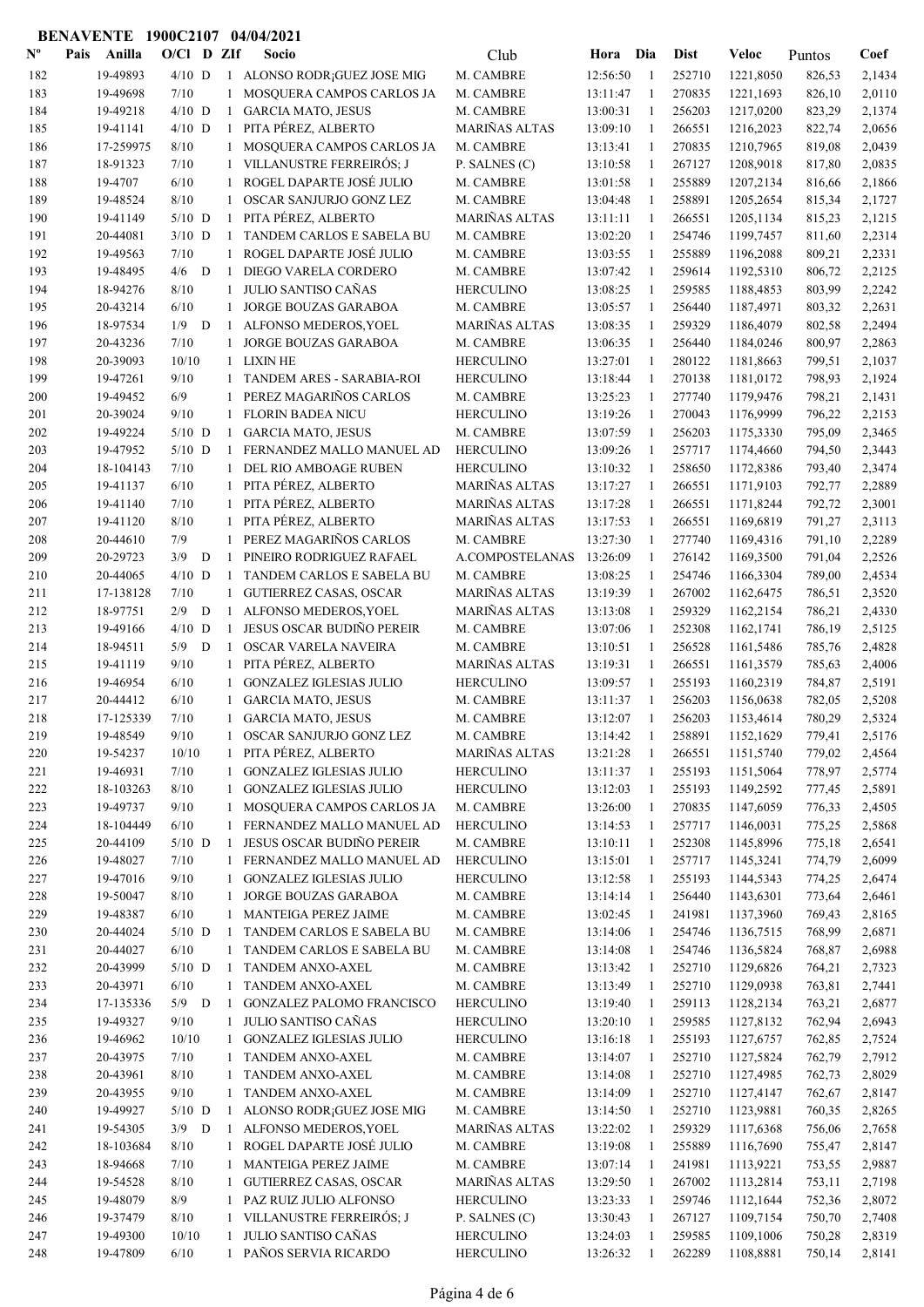| $N^{\text{o}}$ | Pais | Anilla    | $O/Cl$ D ZIf |   |                   | Socio                            | Club                     | Hora     | Dia          | <b>Dist</b> | Veloc     | Puntos | Coef   |
|----------------|------|-----------|--------------|---|-------------------|----------------------------------|--------------------------|----------|--------------|-------------|-----------|--------|--------|
| 249            |      | 19-54052  | 6/9          |   |                   | 1 GONZALEZ PALOMO FRANCISCO      | <b>HERCULINO</b>         | 13:23:51 | -1           | 259113      | 1108,0308 | 749,56 | 2,8600 |
| 250            |      | 20-44184  | 6/10         |   | 1                 | <b>JESUS OSCAR BUDIÑO PEREIR</b> | M. CAMBRE                | 13:18:13 | 1            | 252308      | 1105,5634 | 747,89 | 2,9490 |
| 251            |      | 19-49892  | 6/10         |   | 1                 | ALONSO RODR; GUEZ JOSE MIG       | M. CAMBRE                | 13:18:35 | -1           | 252710      | 1105,5487 | 747,88 | 2,9561 |
| 252            |      | 20-43464  | 5/6          | D | -1                | DIEGO VARELA CORDERO             | M. CAMBRE                | 13:25:18 | -1           | 259614      | 1103,3319 | 746,38 | 2,8889 |
| 253            |      | 20-34127  | 9/10         |   | 1                 | <b>GUTIERREZ CASAS, OSCAR</b>    | MARIÑAS ALTAS            | 13:32:08 | 1            | 267002      | 1102,7065 | 745,96 | 2,8201 |
| 254            |      | 18-94634  | 8/10         |   | 1                 | <b>GARCIA MATO, JESUS</b>        | M. CAMBRE                | 13:22:51 | $\mathbf{1}$ | 256203      | 1100,2920 | 744,32 | 2,9506 |
| 255            |      | 18-104623 | $5/10$ D     |   | -1                | MERCHAN TORRENTS NICOLAS         | <b>HERCULINO</b>         | 13:27:39 | -1           | 261177      | 1098,9985 | 743,45 | 2,9058 |
| 256            |      | 19-49229  | 9/10         |   | 1                 | <b>GARCIA MATO, JESUS</b>        | M. CAMBRE                | 13:23:20 | -1           | 256203      | 1098,0129 | 742,78 | 2,9738 |
| 257            |      | 20-39794  | 8/10         |   | 1                 | FERNANDEZ MALLO MANUEL AD        | <b>HERCULINO</b>         | 13:25:25 | 1            | 257717      | 1094,7271 | 740,56 | 2,9679 |
| 258            |      | 19-47848  | 8/10         |   | 1                 | <b>DEL RIO AMBOAGE RUBEN</b>     | <b>HERCULINO</b>         | 13:26:34 | 1            | 258650      | 1093,3493 | 739,63 | 2,9687 |
| 259            |      | 19-49911  | 7/10         |   | 1                 | ALONSO RODR; GUEZ JOSE MIG       | M. CAMBRE                | 13:21:28 | 1            | 252710      | 1091,7771 | 738,56 | 3,0503 |
| 260            |      | 18-94529  | 6/9          |   | 1                 | OSCAR VARELA NAVEIRA             | M. CAMBRE                | 13:25:37 | 1            | 256528      | 1088,7515 | 736,52 | 3,0165 |
|                |      | 19-49913  | 8/10         |   | 1                 |                                  |                          |          | 1            | 252710      |           |        | 3,0738 |
| 261            |      |           |              |   |                   | ALONSO RODR; GUEZ JOSE MIG       | M. CAMBRE                | 13:22:31 | $\mathbf{1}$ |             | 1086,8468 | 735,23 |        |
| 262            |      | 19-49921  | 9/10         |   | 1                 | ALONSO RODR; GUEZ JOSE MIG       | M. CAMBRE                | 13:22:46 |              | 252710      | 1085,6795 | 734,44 | 3,0856 |
| 263            |      | 20-39696  | 6/10         |   | 1                 | MERCHAN TORRENTS NICOLAS         | <b>HERCULINO</b>         | 13:31:03 | -1           | 261177      | 1083,4972 | 732,96 | 2,9970 |
| 264            |      | 20-39748  | 9/10         |   | 1                 | FERNANDEZ MALLO MANUEL AD        | <b>HERCULINO</b>         | 13:28:13 | 1            | 257717      | 1081,8597 | 731,86 | 3,0487 |
| 265            |      | 18-96877  | 10/10        |   | 1                 | TANDEM HNOS. RODRIGUEZ DO        | A.COMPOSTELANAS          | 13:25:38 | -1           | 254673      | 1080,8021 | 731,14 | 3,0969 |
| 266            |      | 20-44368  | 7/9          |   | 1                 | OSCAR VARELA NAVEIRA             | M. CAMBRE                | 13:27:36 | $\mathbf{1}$ | 256528      | 1079,6633 | 730,37 | 3,0861 |
| 267            |      | 20-44054  | 7/10         |   | 1                 | TANDEM CARLOS E SABELA BU        | M. CAMBRE                | 13:26:40 | 1            | 254746      | 1076,3915 | 728,16 | 3,1194 |
| 268            |      | 19-47876  | 9/10         |   | 1                 | DEL RIO AMBOAGE RUBEN            | <b>HERCULINO</b>         | 13:31:14 | -1           | 258650      | 1072,1984 | 725,32 | 3,0838 |
| 269            |      | 18-94632  | 10/10        |   | $\mathbf{1}$      | <b>GARCIA MATO, JESUS</b>        | M. CAMBRE                | 13:29:05 | 1            | 256203      | 1071,6054 | 724,92 | 3,1248 |
| 270            |      | 19-54071  | 7/9          |   | 1                 | <b>GONZALEZ PALOMO FRANCISCO</b> | <b>HERCULINO</b>         | 13:31:51 | 1            | 259113      | 1071,3790 | 724,77 | 3,1012 |
| 271            |      | 20-29758  | 4/9          | D | -1                | PINEIRO RODRIGUEZ RAFAEL         | A.COMPOSTELANAS          | 13:48:11 | 1            | 276142      | 1069,5578 | 723,53 | 2,9208 |
| 272            |      | 20-44162  | 7/10         |   |                   | <b>JESUS OSCAR BUDIÑO PEREIR</b> | M. CAMBRE                | 13:26:17 | 1            | 252308      | 1067,8197 | 722,36 | 3,2085 |
| 273            |      | 19-47898  | 10/10        |   | 1                 | DEL RIO AMBOAGE RUBEN            | <b>HERCULINO</b>         | 13:32:53 | 1            | 258650      | 1064,9146 | 720,39 | 3,1413 |
| 274            |      | 19-49430  | 8/9          |   | 1                 | PEREZ MAGARIÑOS CARLOS           | M. CAMBRE                | 13:50:56 | $\mathbf{1}$ | 277740      | 1064,4098 | 720,05 | 2,9361 |
| 275            |      | 19-50063  | 9/10         |   | 1                 | ROGEL DAPARTE JOSÉ JULIO         | M. CAMBRE                | 13:30:41 | -1           | 255889      | 1063,1771 | 719,22 | 3,1985 |
| 276            |      | 20-43969  | 10/10        |   | 1                 | TANDEM ANXO-AXEL                 | M. CAMBRE                | 13:27:55 | -1           | 252710      | 1062,1786 | 718,54 | 3,2505 |
| 277            |      | 18-103649 | 10/10        |   | 1                 | FERNANDEZ MALLO MANUEL AD        | <b>HERCULINO</b>         | 13:33:16 | $\mathbf{1}$ | 257717      | 1059,4012 | 716,66 | 3,1989 |
| 278            |      | 20-34131  | 10/10        |   | 1                 | <b>GUTIERREZ CASAS, OSCAR</b>    | MARIÑAS ALTAS            | 13:42:26 | $\mathbf{1}$ | 267002      | 1057,7129 | 715,52 | 3,0988 |
| 279            |      | 19-47811  | 7/10         |   | 1                 | PAÑOS SERVIA RICARDO             | <b>HERCULINO</b>         | 13:38:38 | -1           | 262289      | 1054,9229 | 713,63 | 3,1658 |
| 280            |      | 20-39686  | 7/10         |   | 1                 | MERCHAN TORRENTS NICOLAS         | <b>HERCULINO</b>         | 13:37:40 | 1            | 261177      | 1054,5505 | 713,38 | 3,1907 |
| 281            |      | 20-44160  | 8/10         |   | 1                 | <b>JESUS OSCAR BUDIÑO PEREIR</b> | M. CAMBRE                | 13:29:19 | 1            | 252308      | 1054,2851 | 713,20 | 3,3146 |
| 282            |      | 20-28958  | 10/10        |   | $\mathbf{1}$      | VAZQUEZ LOUREIRO FRANCISC        | A.COMPOSTELANAS          | 13:28:47 | 1            | 250828      | 1050,4418 | 710,60 | 3,3461 |
| 283            |      | 20-44059  | 8/10         |   | 1                 | TANDEM CARLOS E SABELA BU        | M. CAMBRE                | 13:32:42 | 1            | 254746      | 1049,6333 | 710,05 | 3,3063 |
| 284            |      | 20-43218  | 9/10         |   | $\mathbf{1}$      | <b>JORGE BOUZAS GARABOA</b>      | M. CAMBRE                | 13:36:13 | 1            | 256440      | 1041,5217 | 704,57 | 3,2960 |
| 285            |      | 19-49908  | 10/10        |   | $\mathbf{1}$      | ALONSO RODR; GUEZ JOSE MIG       | M. CAMBRE                | 13:32:39 | $\mathbf{1}$ | 252710      | 1041,4589 | 704,53 | 3,3565 |
| 286            |      | 20-44609  | 9/9          |   | $\mathbf{1}$      | PEREZ MAGARIÑOS CARLOS           | M. CAMBRE                | 13:58:07 |              | 277740      | 1035,8923 | 700,76 | 3,0647 |
| 287            |      | 18-95700  | 7/9          |   |                   | 1 FERNANDEZ OLVEIRA JOSE AN      | A.COMPOSTELANAS 14:01:25 |          |              | 280051      | 1031,8121 | 698,00 | 3,0500 |
| 288            |      | 20-44093  | 9/10         |   | 1                 | TANDEM CARLOS E SABELA BU        | M. CAMBRE                | 13:38:41 | 1            | 254746      | 1024,3791 | 692,97 | 3,3647 |
| 289            |      | 20-29727  | $5/9$ D      |   | 1                 | PINEIRO RODRIGUEZ RAFAEL         | A.COMPOSTELANAS 14:00:15 |          | -1           | 276142      | 1021,8020 | 691,23 | 3,1148 |
| 290            |      | 18-97725  | 4/9          | D | $\mathbf{1}$      | ALFONSO MEDEROS, YOEL            | MARIÑAS ALTAS            | 13:43:51 | $\mathbf{1}$ | 259329      | 1021,5836 | 691,08 | 3,3282 |
| 291            |      | 20-44115  | 9/10         |   | $\mathbf{1}$      | <b>JESUS OSCAR BUDIÑO PEREIR</b> | M. CAMBRE                | 13:38:14 | $\mathbf{1}$ | 252308      | 1016,4147 | 687,58 | 3,4326 |
| 292            |      | 19-48979  | 8/9          |   | 1                 | OSCAR VARELA NAVEIRA             | M. CAMBRE                | 13:42:54 | -1           | 256528      | 1014,3456 | 686,18 | 3,3877 |
| 293            |      | 19-54783  | 10/10        |   | 1                 | ROGEL DAPARTE JOSÉ JULIO         | M. CAMBRE                | 13:42:44 | 1            | 255889      | 1012,4862 | 684,93 | 3,4078 |
| 294            |      | 20-39682  | 8/10         |   | 1                 | MERCHAN TORRENTS NICOLAS         | <b>HERCULINO</b>         | 13:49:13 | $\mathbf{1}$ | 261177      | 1007,5625 | 681,60 | 3,3502 |
| 295            |      | 18-97727  | $5/9$ D      |   |                   | 1 ALFONSO MEDEROS, YOEL          | MARIÑAS ALTAS            | 13:47:47 | -1           | 259329      | 1005,9960 | 680,54 | 3,3856 |
| 296            |      | 19-47819  | 8/10         |   | $\mathbf{1}$      | PAÑOS SERVIA RICARDO             | <b>HERCULINO</b>         | 13:51:20 | $\mathbf{1}$ | 262289      | 1003,6569 | 678,95 | 3,3587 |
| 297            |      | 20-29755  | 6/9          |   | 1                 | PINEIRO RODRIGUEZ RAFAEL         | A.COMPOSTELANAS          | 14:07:34 | 1            | 276142      | 994,8673  | 673,01 | 3,2010 |
| 298            |      | 20-29774  | 7/9          |   | 1                 | PINEIRO RODRIGUEZ RAFAEL         | A.COMPOSTELANAS          | 14:07:41 | $\mathbf{1}$ | 276142      | 994,4493  | 672,72 | 3,2118 |
| 299            |      | 19-46132  | 6/9          |   | 1                 | ALFONSO MEDEROS, YOEL            | MARIÑAS ALTAS            | 13:51:59 | 1            | 259329      | 989,8683  | 669,62 | 3,4315 |
| 300            |      | 14-222324 | 9/10         |   | $\mathbf{1}$      | PAÑOS SERVIA RICARDO             | <b>HERCULINO</b>         | 13:56:21 | -1           | 262289      | 984,7531  | 666,16 | 3,4041 |
| 301            |      | 19-48958  | 9/9          |   | $\mathbf{1}$      | OSCAR VARELA NAVEIRA             | M. CAMBRE                | 13:51:07 | -1           | 256528      | 982,4268  | 664,59 | 3,4921 |
| 302            |      | 20-39577  | 9/9          |   | $\mathbf{1}$      | PAZ RUIZ JULIO ALFONSO           | <b>HERCULINO</b>         | 13:55:22 | $\mathbf{1}$ | 259746      | 978,8192  | 662,15 | 3,4603 |
| 303            |      | 20-39287  | 10/10        |   | $\mathbf{1}$      | PAÑOS SERVIA RICARDO             | <b>HERCULINO</b>         | 14:00:23 | $\mathbf{1}$ | 262289      | 970,0635  | 656,23 | 3,4381 |
| 304            |      | 16-162265 | 7/9          |   | $\mathbf{1}$      | ALFONSO MEDEROS, YOEL            | MARIÑAS ALTAS            | 13:59:11 | 1            | 259329      | 963,3917  | 651,71 | 3,4889 |
| 305            |      | 17-140961 | 8/9          |   | 1                 | ALFONSO MEDEROS, YOEL            | MARIÑAS ALTAS            | 13:59:17 | 1            | 259329      | 963,0340  | 651,47 | 3,5003 |
| 306            |      | 18-94679  | 8/10         |   | 1                 | MANTEIGA PEREZ JAIME             | M. CAMBRE                | 13:42:02 | -1           | 241981      | 960,1151  | 649,50 | 3,7636 |
| 307            |      | 20-43264  | 10/10        |   | $\mathbf{1}$      | JORGE BOUZAS GARABOA             | M. CAMBRE                | 13:58:41 | 1            | 256440      | 954,4321  | 645,65 | 3,5630 |
| 308            |      | 18-94832  | 6/6          |   | 1                 | DIEGO VARELA CORDERO             | M. CAMBRE                | 14:03:00 | 1            | 259614      | 950,9670  | 643,31 | 3,5309 |
| 309            |      | 20-44064  | 10/10        |   | $\mathbf{1}$      | TANDEM CARLOS E SABELA BU        | M. CAMBRE                | 13:58:10 | 1            | 254746      | 949,9540  | 642,62 | 3,6100 |
| 310            |      | 18-103375 | 10/10        |   | $\mathbf{1}$      | TANDEM ARES - SARABIA-ROI        | <b>HERCULINO</b>         | 14:14:30 | $\mathbf{1}$ | 270138      | 949,5185  | 642,33 | 3,4154 |
| 311            |      | 20-44141  | 10/10        |   | 1                 | <b>JESUS OSCAR BUDIÑO PEREIR</b> | M. CAMBRE                | 13:56:12 | -1           | 252308      | 947,8137  | 641,18 | 3,6685 |
| 312            |      | 19-48426  | 9/10         |   |                   | MANTEIGA PEREZ JAIME             |                          |          | -1           | 241981      | 942,2325  |        |        |
|                |      | 19-47152  | 8/9          |   | $\mathbf{1}$<br>1 | GONZALEZ PALOMO FRANCISCO        | M. CAMBRE                | 13:46:49 | -1           |             |           | 637,40 | 3,8374 |
| 313            |      |           |              |   |                   |                                  | <b>HERCULINO</b>         | 14:11:52 |              | 259113      | 919,2751  | 621,87 | 3,5951 |
| 314            |      | 19-48369  | 10/10        |   | 1                 | MANTEIGA PEREZ JAIME             | M. CAMBRE                | 13:59:51 | $\mathbf{1}$ | 241981      | 896,7241  | 606,61 | 3,8620 |
| 315            |      | 18-268810 | 8/9          |   |                   | 1 FERNANDEZ OLVEIRA JOSE AN      | A.COMPOSTELANAS 14:42:25 |          | 1            | 280051      | 896,4022  | 606,40 | 3,3476 |